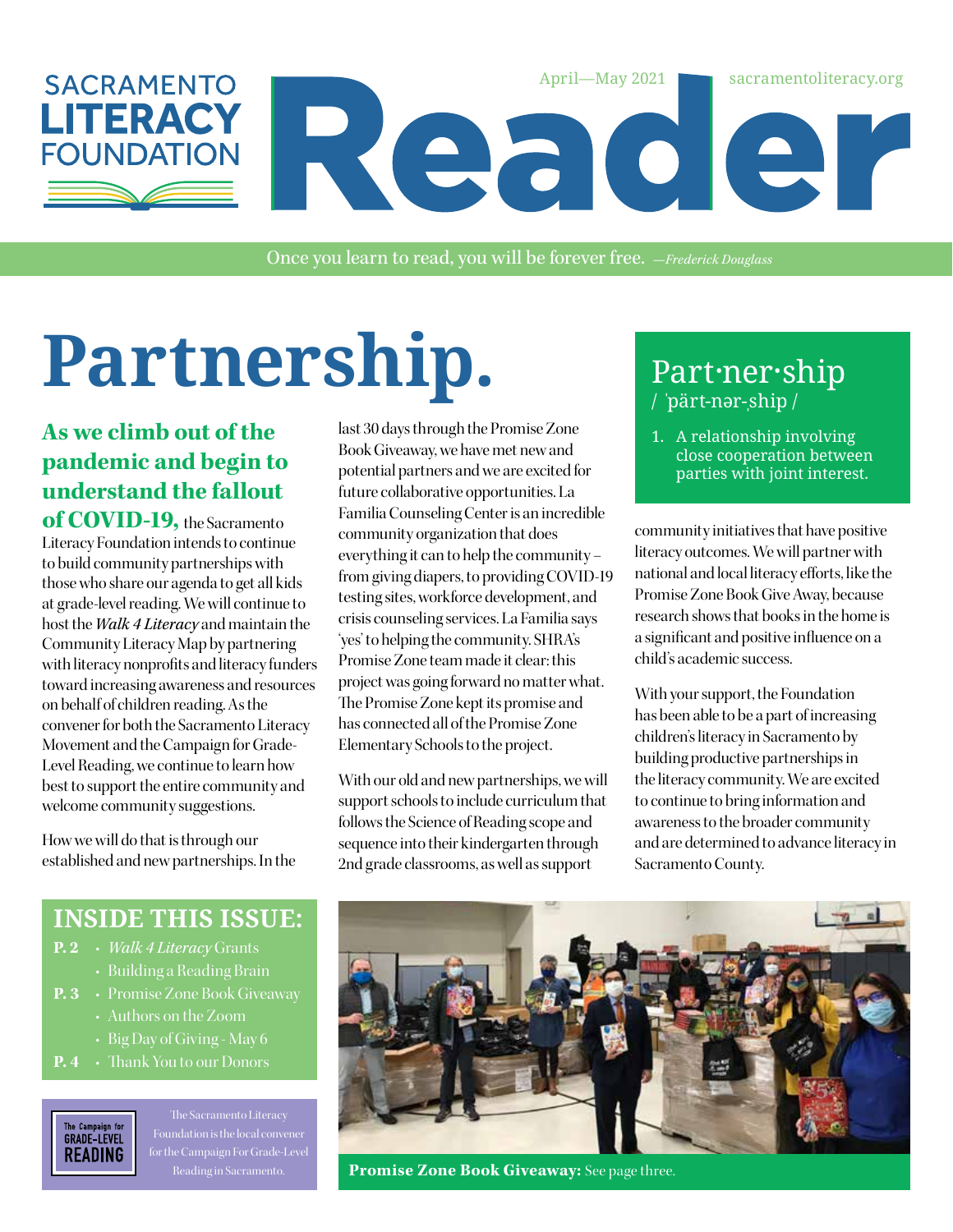

2411 Alhambra Blvd, Suite 120 Sacramento, CA 95817 (916) 836-3540 • sacramentoliteracy.org

#### **MISSION**

The Sacramento Literacy Foundation's mission is to improve lives by collaborating with organizations in our community to advance reading and writing skills.

#### **VISION**

Our vision is to have all children and all adults develop the reading and writing skills they need to fully participate in our economy and in our democracy.

#### **OUR GOALS**

- Increase philanthropic literacy funding toward the goal of all children reading at grade-level
- Insert reading sciences into the community literacy and education systems
- Advocate for a fully literate community

#### **FOUNDATION BOARD OF DIRECTORS**

James Deeringer, President Robert Honaker, Vice President Ahamadou Bocar, Treasurer Denise Timmons, Secretary Sean Burke Clark Carter Mary Ellen Shay

#### **FOUNDATION STAFF**

Executive Director, April L. Javist Operations Manager, Dejan Zbur

The Sacramento Literacy Foundation is a 501(c)(3) tax-exempt organization. Donations are tax deductible to the extent allowed by law. Please consult your tax advisor. Tax ID #68-0029756.



## *Walk 4 Literacy* **to Grant Funds to Local Literacy Nonprofits**

#### **The Walk 4 Literacy has begun to review grant applications from local literacy nonprofits.**

The grant funding, a total of \$11,500, reflects 100% of fees from registrations at last October's COVID influenced seventh annual *Walk 4 Literacy,* as well as the majority of sponsorships which came from Anthem Blue Cross, Golden 1, Murphy Austin Adams Schoenfeld LLP, Sacramento State University, and Visions In Education.

Grant recipients will be organizations providing literacy support for Sacramento County youth ages birth through 18. Programs and projects that include collaborative partners and use the Science of Reading will be given additional consideration.

#### **Grantees will be announced on the morning of May 6, 2021.**

### **UPDATE:** Litigation with Library Authority

#### **We have previously reported on the** litigation

filed against the Foundation and its leadership by the Library Authority. As noted previously, a settlement was negotiated and its terms placed on the record with the court in late September of last year. The California Attorney General has reviewed the final settlement agreement and has

advised us that it has no objections. As we go to press, we are completing implementation of the terms of the agreement. Our name has been officially changed to the Sacramento Literacy Foundation and our future is bright.

*If you have any questions concerning this litigation, please contact Jim Deeringer at (916) 705-4463 or at jdeeringer@gmail.com.*

#### **Building a Reading Brain Science of Reading Workshop Coming on Tuesday, April 13th at 3:00 p.m.**



How can we keep our students on track for reading success? What are the characteristics of an effective Science of Reading classroom? Listen in as Dr. JaNay Brown-Wood, Author and Associate Professor at Sacramento State, and Elise Spang, Reading Specialist and Senior Learning Advisor at the James B. McClatchy

Foundation, as they share with Sacramento educators the instructional practices backed by neuroscientific research that will help "build the reading brain" in K-2 students and reduce the need for reading intervention in grades 3 and beyond. This 60-minute webinar is designed for educators, administrators, and anyone else interested in the Science of Reading. Elise and JaNay will simplify the science so that you can immediately implement these evidence-based practices into your virtual and physical classrooms. There will be a Q&A period following the presentation. **To sign up go to www.sacramentoliteracy.org/literacyworkshop-4-13-2021.**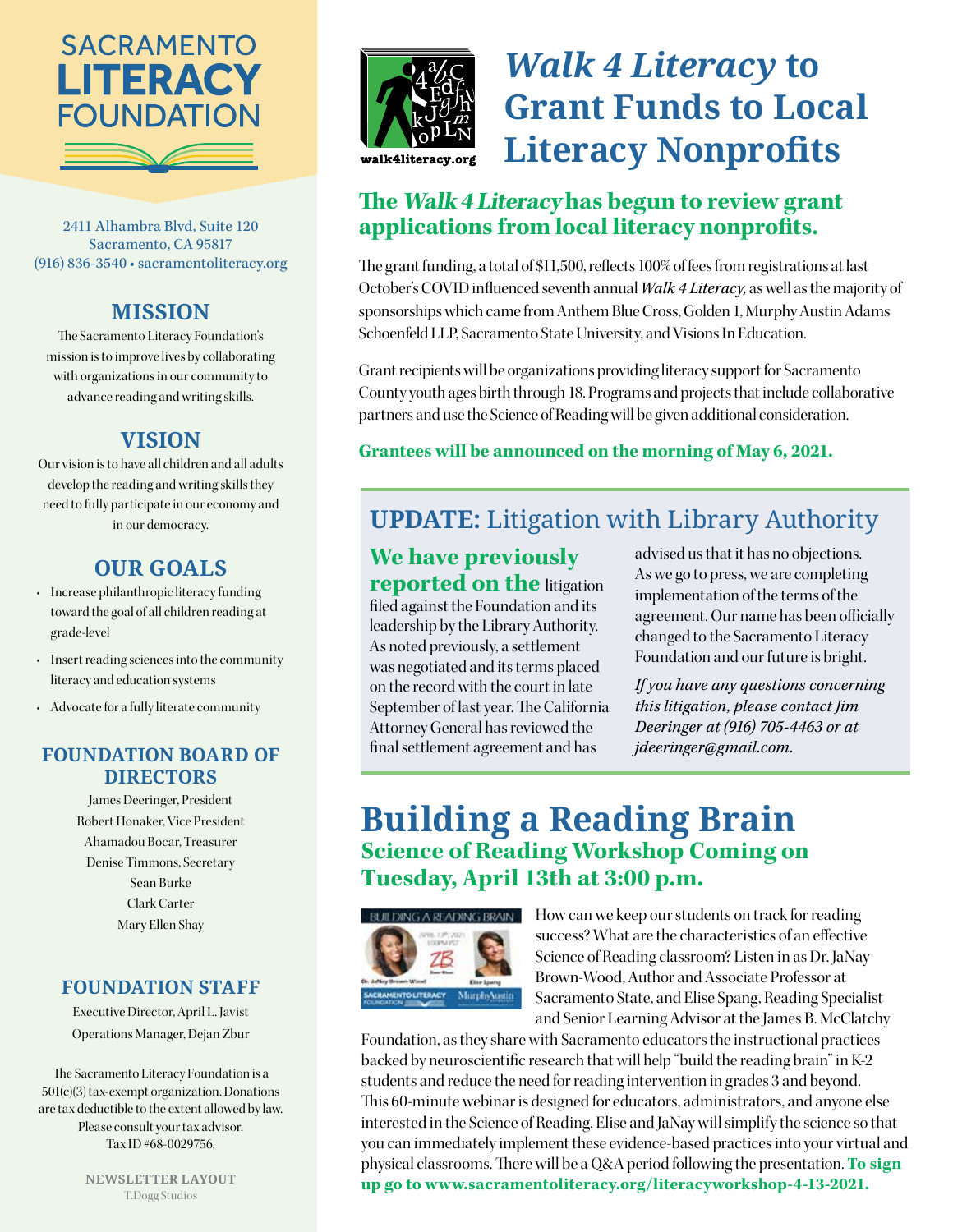## **Promise Zone Book Giveaway**



### **As the local convener for the Campaign For Grade-**

**Level Reading,** the Sacramento Literacy Foundation is always looking for partnerships in the community. To help those hit hardest by the COVIDslide, the Literacy Foundation partnered with SHRA, La Familia Counseling, City Councilmember Eric Guerra, Team Giving and Pro Youth & Families to give out free books to children. An estimated 4,000 children in grades K-2 spread across 20 elementary schools in the SHRA's Promise Zone received a bag of 7 books. Approximately 35% of these children can read at grade-level and 84% are eligible for the Free and Reduced Meals Program.

Together, we gave these children their own book collection. Hopefully these books encourage them to read.

#### **A huge thank you goes out to all the partners and funders who worked together to see this project to completion!**









## **Authors on the Zoom: March 2021**

#### **This year's "Authors on the Zoom" marked our 19th**

**year** bringing together distinguished authors and their recently published books for an evening of literary delight. Authors on the Zoom was held over three weekends



in March 2021 with different themes and keynotes on each weekend. While it was no substitute for our in-person gala event, guests and authors were in good spirits as they enjoyed great company and stimulating conversation. A Fund-a-Need dedicated to the Foundation's efforts to improve children's literacy in the SHRA Promise Zone garnered strong support.

A huge thank you goes out to our presenting sponsor, Anthem Blue Cross, to our corporate sponsors CohnReznick, Downey Brand, SMUD, and to our many patron sponsors. Another round of thanks goes out to our book sponsor Capital Books and to all of our participating authors and moderators. **Your support of the Foundation and your impact on children's literacy is invaluable.**

### **Authors on the Zoom Save the Date June 19, 2021**

The Foundation is hosting a children's themed author Zoom event on Saturday, June 19, 2021. Our keynote presenters will be Gayle Pitman, *Sewing the Rainbow*, and JaNay Brown-Wood, *Shhh! The Baby's Asleep*. Coming together during Pride Month on Juneteenth, they will share the importance of diverse protagonists in children's literature.



## **Big Day of Giving Coming in May**

**On Thursday, May 6** the Foundation will again participate with more than 600 nonprofit organizations in the BIG Day of Giving. As in years before, we encourage support for the work we do to help more children improve their reading skills and as a result improve our community. The Big Day of Giving is designed to help nonprofits grow their support. For us, our goal is to meet new supporters, which you can help us do. Tell your friends, family and colleagues about our efforts and show them how they can join you in helping all children read. See our newly redesigned website at www.sacramentoliteracy.org or go to www.bigdayofgiving.org/sacramentoliteracy to make a donation. **Donations can also be scheduled now.**